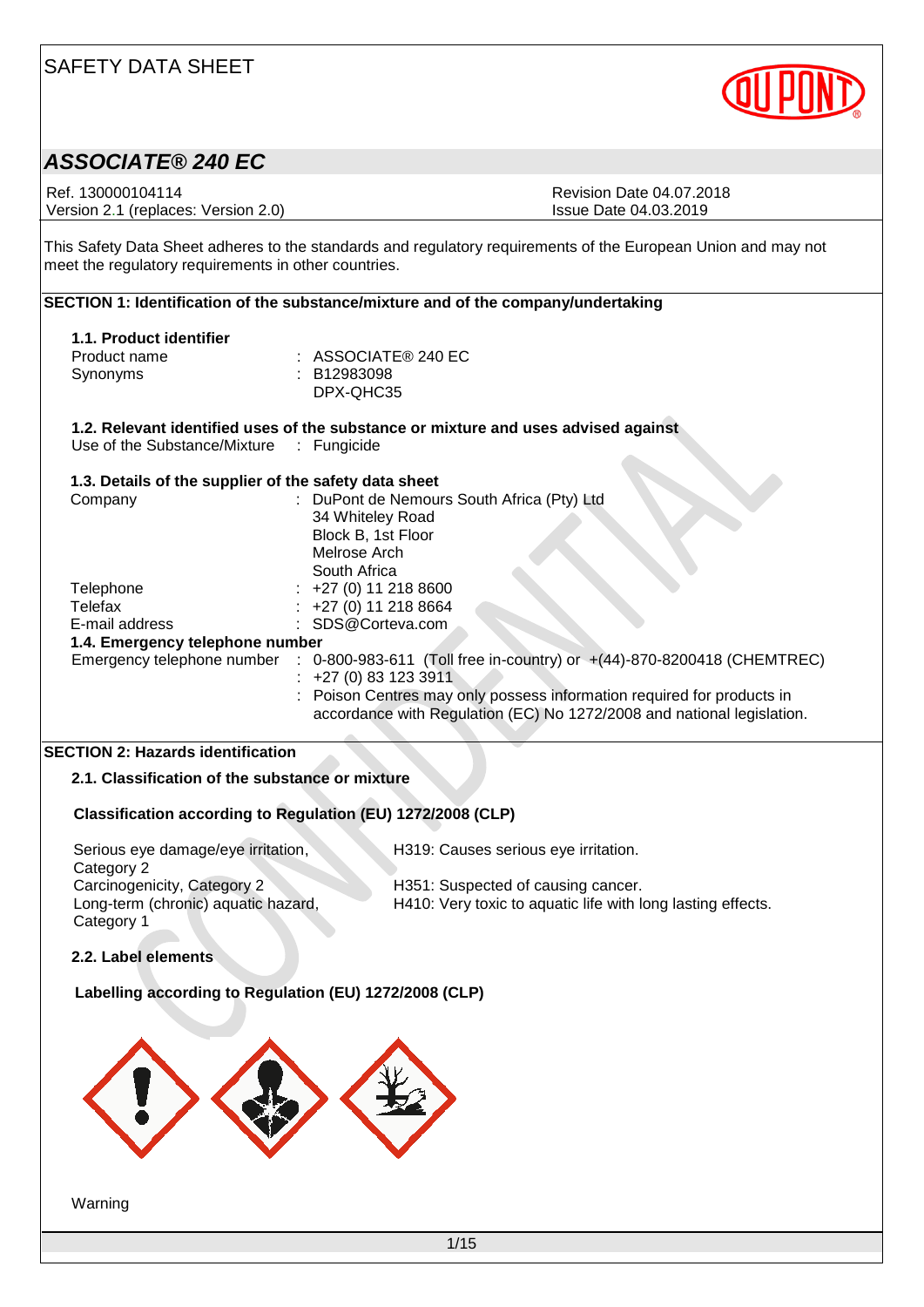

# *ASSOCIATE® 240 EC*

| Ref. 130000104114<br><b>Revision Date 04.07.2018</b><br>Version 2.1 (replaces: Version 2.0)<br>Issue Date 04.03.2019<br>H319<br>Causes serious eye irritation.<br>Suspected of causing cancer.<br>H351                                                                                                                                                                                                                                                                                                 |  |  |  |  |
|--------------------------------------------------------------------------------------------------------------------------------------------------------------------------------------------------------------------------------------------------------------------------------------------------------------------------------------------------------------------------------------------------------------------------------------------------------------------------------------------------------|--|--|--|--|
|                                                                                                                                                                                                                                                                                                                                                                                                                                                                                                        |  |  |  |  |
|                                                                                                                                                                                                                                                                                                                                                                                                                                                                                                        |  |  |  |  |
| Very toxic to aquatic life with long lasting effects.<br>H410                                                                                                                                                                                                                                                                                                                                                                                                                                          |  |  |  |  |
| EUH401 To avoid risks to human health and the environment, comply with the<br>Special labelling of certain<br>substances and mixtures<br>instructions for use.                                                                                                                                                                                                                                                                                                                                         |  |  |  |  |
| P <sub>201</sub><br>Obtain special instructions before use.<br>Wear protective gloves/ protective clothing/ eye protection/ face protection.<br>P280<br>$P308 + P313$<br>IF exposed or concerned: Get medical advice/attention.<br>If eye irritation persists: Get medical advice/attention.<br>$P337 + P313$<br>P391<br>Collect spillage.<br>Dispose of contents/container to an approved facility in accordance with local,<br>P <sub>501</sub><br>regional, national and international regulations. |  |  |  |  |
| Labelling according to EU Directives 67/548/EEC or 1999/45/EC                                                                                                                                                                                                                                                                                                                                                                                                                                          |  |  |  |  |
| SP <sub>1</sub><br>Do not contaminate water with the product or its container (Do not clean<br>application equipment near surface water/Avoid contamination via drains from<br>farmyards and roads).                                                                                                                                                                                                                                                                                                   |  |  |  |  |
| 2.3. Other hazards                                                                                                                                                                                                                                                                                                                                                                                                                                                                                     |  |  |  |  |
| This mixture contains no substance considered to be persistent, bioaccumulating and toxic (PBT).<br>This mixture contains no substance considered to be very persistent and very bioaccumulating (vPvB).                                                                                                                                                                                                                                                                                               |  |  |  |  |

### **SECTION 3: Composition/information on ingredients**

#### **3.1. Substances**

Not applicable

**3.2. Mixtures**

| ----------------                   |                                        |                      |
|------------------------------------|----------------------------------------|----------------------|
| <b>Classification according to</b> | <b>Classification according to</b>     | <b>Concentration</b> |
| Directive 67/548/EEC               | <b>Regulation (EU) 1272/2008 (CLP)</b> |                      |
|                                    |                                        |                      |

#### **Proquinazid (CAS-No.189278-12-4)**

| N;R50          | Carc. 2; H351           | 16,1 % |
|----------------|-------------------------|--------|
| l R53          | Aquatic Acute 1; H400   |        |
| Carc.Cat.3;R40 | Aquatic Chronic 1; H410 |        |
|                |                         |        |

| Tetraconazole (CAS-No.112281-77-3) (EC-No.407-760-6) |                         |      |  |  |  |  |
|------------------------------------------------------|-------------------------|------|--|--|--|--|
| Xn:R20/22                                            | Acute Tox. 4; H302      | 8.0% |  |  |  |  |
| N:R51/53                                             | Acute Tox. 4; H332      |      |  |  |  |  |
|                                                      | Aquatic Chronic 2; H411 |      |  |  |  |  |

#### **Fatty acids, C6-12, methyl esters (CAS-No.67762-39-4) (EC-No.267-017-5)**

| R10 | Flam. Liq. 3; H226 | $>= 60 - 65 \%$ |
|-----|--------------------|-----------------|
|     |                    |                 |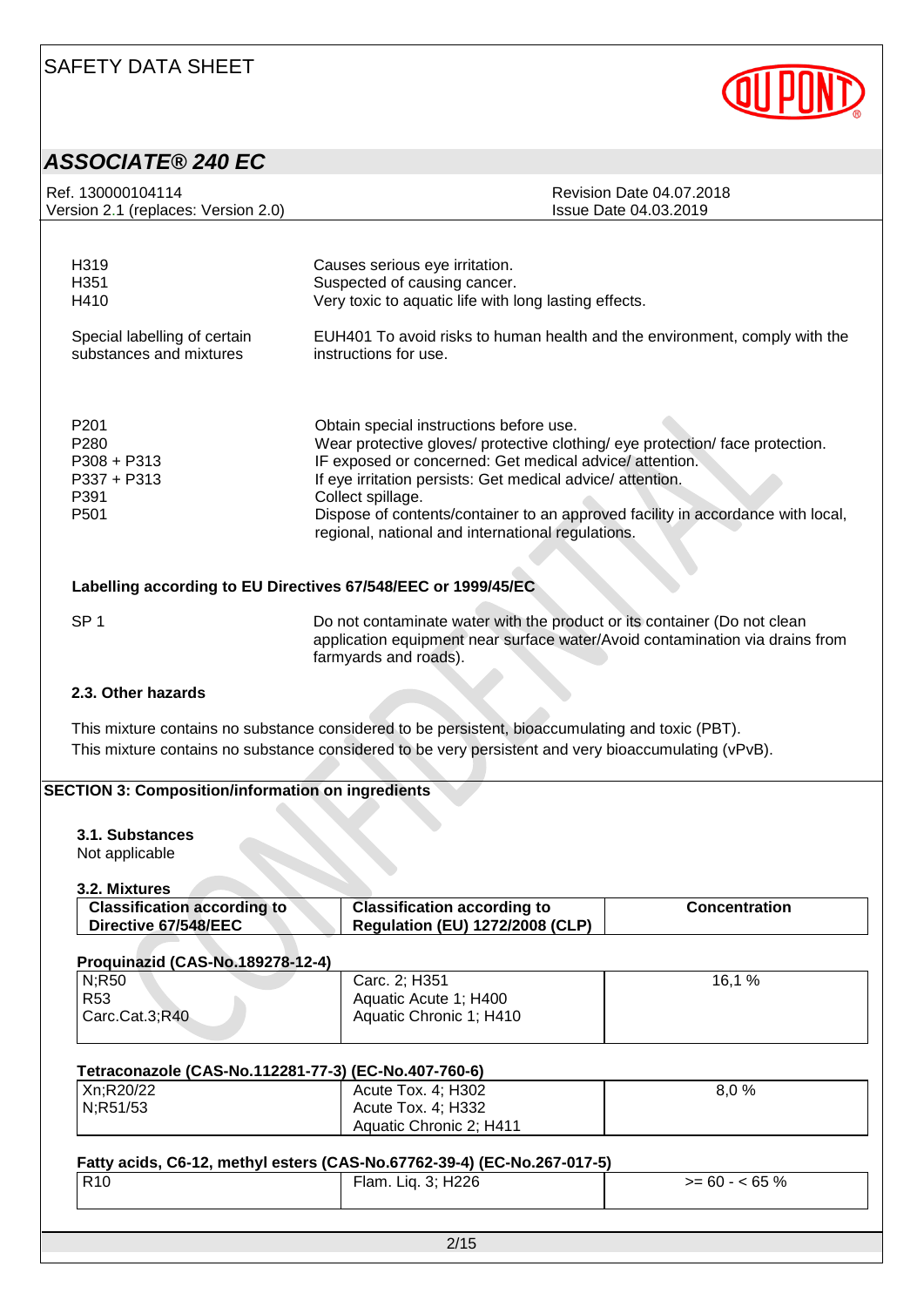

## *ASSOCIATE® 240 EC*

Ref. 130000104114<br>
Version 2.1 (replaces: Version 2.0)<br>
Version 2.1 (replaces: Version 2.0)<br>
Revision Date 04.03.2019 Version 2.1 (replaces: Version 2.0)

| 2-Methylpropan-1-ol (CAS-No.78-83-1) (EC-No.201-148-0) |                            |              |  |  |  |  |
|--------------------------------------------------------|----------------------------|--------------|--|--|--|--|
| Xi:R37/38                                              | Flam. Liq. 3; H226         | $>= 1 - 5\%$ |  |  |  |  |
| R41                                                    | <b>Skin Irrit. 2: H315</b> |              |  |  |  |  |
| <b>R67</b>                                             | Eye Dam. 1; H318           |              |  |  |  |  |
| F:R10                                                  | STOT SE 3: H336            |              |  |  |  |  |
|                                                        | STOT SE 3: H335            |              |  |  |  |  |

For the full text of the R-phrases mentioned in this Section, see Section 16. For the full text of the H-Statements mentioned in this Section, see Section 16.

#### **SECTION 4: First aid measures**

|                                                                  | <b>SECTION 4: First aid measures</b>                                 |  |                                                                                                                                                                                                                                 |
|------------------------------------------------------------------|----------------------------------------------------------------------|--|---------------------------------------------------------------------------------------------------------------------------------------------------------------------------------------------------------------------------------|
|                                                                  | 4.1. Description of first aid measures                               |  |                                                                                                                                                                                                                                 |
|                                                                  | General advice                                                       |  | Never give anything by mouth to an unconscious person.                                                                                                                                                                          |
|                                                                  | Inhalation                                                           |  | Move to fresh air. Consult a physician after significant exposure. Artificial<br>respiration and/or oxygen may be necessary.                                                                                                    |
|                                                                  | Skin contact                                                         |  | Take off contaminated clothing and shoes immediately. Wash off immediately<br>with soap and plenty of water. In the case of skin irritation or allergic reactions<br>see a physician. Wash contaminated clothing before re-use. |
|                                                                  | Eye contact                                                          |  | If easy to do, remove contact lens, if worn. Hold eye open and rinse slowly and<br>gently with water for 15-20 minutes. Get medical attention immediately.                                                                      |
|                                                                  | Ingestion                                                            |  | Call a physician or poison control centre immediately. Do not induce vomiting<br>without medical advice. If victim is conscious: Rinse mouth with water.                                                                        |
| 4.2. Most important symptoms and effects, both acute and delayed |                                                                      |  |                                                                                                                                                                                                                                 |
|                                                                  | Symptoms                                                             |  | No cases of human intoxication are known and the symptoms of experimental<br>intoxication are not known.                                                                                                                        |
|                                                                  |                                                                      |  | 4.3. Indication of any immediate medical attention and special treatment needed                                                                                                                                                 |
|                                                                  | Treatment                                                            |  | Treat symptomatically.                                                                                                                                                                                                          |
|                                                                  | <b>SECTION 5: Firefighting measures</b>                              |  |                                                                                                                                                                                                                                 |
|                                                                  | 5.1. Extinguishing media                                             |  |                                                                                                                                                                                                                                 |
|                                                                  |                                                                      |  | Suitable extinguishing media : Water spray, Dry chemical, Foam, Carbon dioxide (CO2)                                                                                                                                            |
|                                                                  | Extinguishing media which<br>shall not be used for safety<br>reasons |  | : High volume water jet, (contamination risk)                                                                                                                                                                                   |
| 5.2. Special hazards arising from the substance or mixture       |                                                                      |  |                                                                                                                                                                                                                                 |
|                                                                  | Specific hazards during<br>firefighting                              |  | : Hazardous decomposition products formed under fire conditions. Carbon<br>dioxide (CO2) Nitrogen oxides (NOx) Hydrogen cyanide (hydrocyanic acid)                                                                              |
|                                                                  |                                                                      |  | 3/15                                                                                                                                                                                                                            |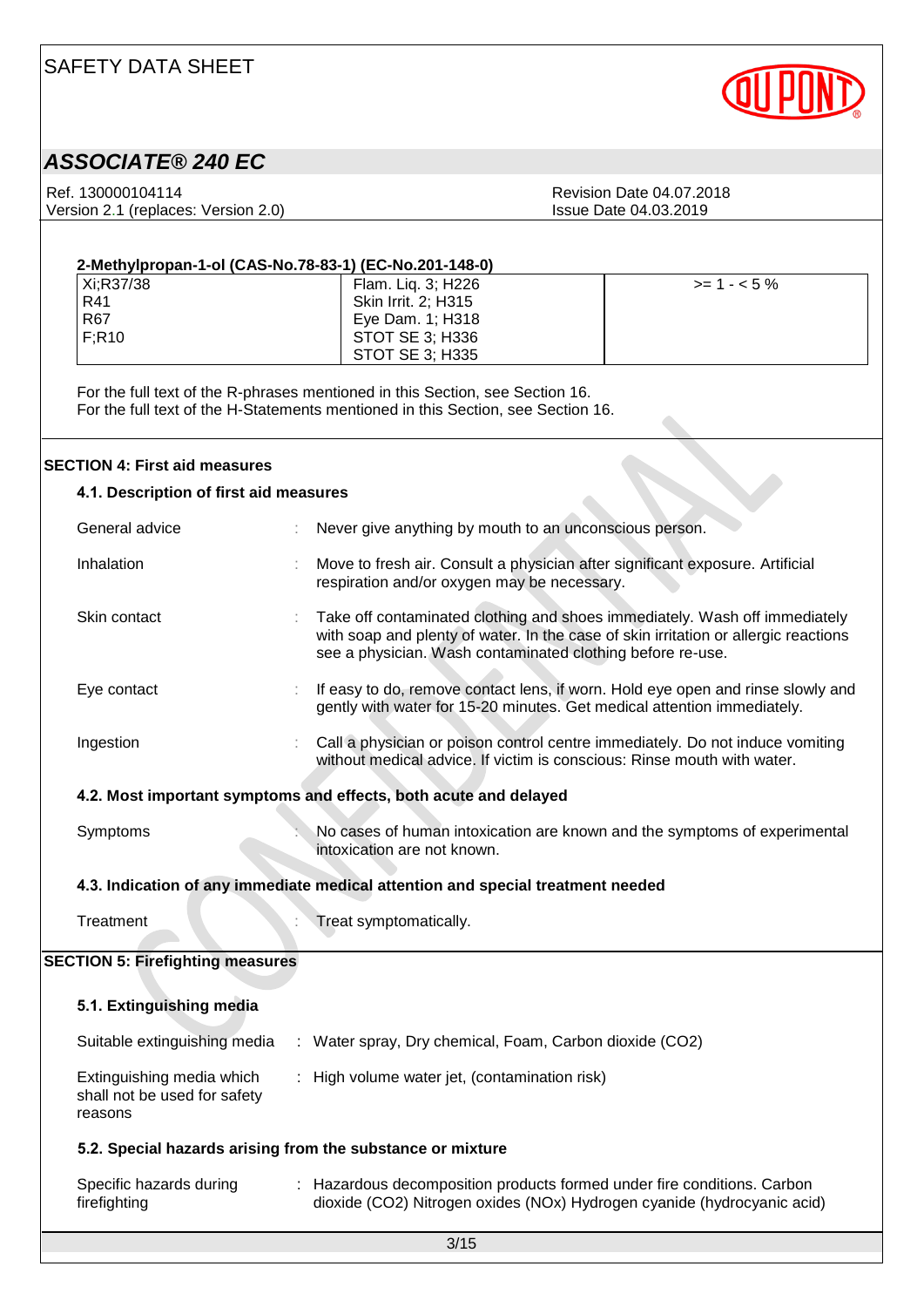

## *ASSOCIATE® 240 EC*

| Ref. 130000104114<br>Version 2.1 (replaces: Version 2.0)   | Revision Date 04.07.2018<br>Issue Date 04.03.2019                                                                                                                                                                                                                                                                                                                                                                                                                                                                                                                                                                                                                                                            |  |
|------------------------------------------------------------|--------------------------------------------------------------------------------------------------------------------------------------------------------------------------------------------------------------------------------------------------------------------------------------------------------------------------------------------------------------------------------------------------------------------------------------------------------------------------------------------------------------------------------------------------------------------------------------------------------------------------------------------------------------------------------------------------------------|--|
|                                                            | Hydrogen chloride Hydrogen fluoride                                                                                                                                                                                                                                                                                                                                                                                                                                                                                                                                                                                                                                                                          |  |
| 5.3. Advice for firefighters                               |                                                                                                                                                                                                                                                                                                                                                                                                                                                                                                                                                                                                                                                                                                              |  |
| Special protective equipment<br>for firefighters           | : Wear full protective clothing and self-contained breathing apparatus.                                                                                                                                                                                                                                                                                                                                                                                                                                                                                                                                                                                                                                      |  |
| Further information                                        | : Prevent fire extinguishing water from contaminating surface water or the ground<br>water system. Collect contaminated fire extinguishing water separately. This<br>must not be discharged into drains. Fire residues and contaminated fire<br>extinguishing water must be disposed of in accordance with local regulations.                                                                                                                                                                                                                                                                                                                                                                                |  |
|                                                            | (on small fires) If area is heavily exposed to fire and if conditions permit, let fire<br>burn itself out since water may increase the area contaminated. Cool<br>containers/tanks with water spray.                                                                                                                                                                                                                                                                                                                                                                                                                                                                                                         |  |
| <b>SECTION 6: Accidental release measures</b>              |                                                                                                                                                                                                                                                                                                                                                                                                                                                                                                                                                                                                                                                                                                              |  |
|                                                            | 6.1. Personal precautions, protective equipment and emergency procedures                                                                                                                                                                                                                                                                                                                                                                                                                                                                                                                                                                                                                                     |  |
| Personal precautions                                       | : Control access to area. Keep people away from and upwind of spill/leak.<br>Ventilate spill area. Take precautionary measures against static discharges.<br>Avoid contact with skin, eyes and clothing. Use personal protective equipment.<br>Refer to protective measures listed in sections 7 and 8.                                                                                                                                                                                                                                                                                                                                                                                                      |  |
| 6.2. Environmental precautions                             |                                                                                                                                                                                                                                                                                                                                                                                                                                                                                                                                                                                                                                                                                                              |  |
| Environmental precautions                                  | Use appropriate container to avoid environmental contamination. Prevent<br>further leakage or spillage if safe to do so. Do not flush into surface water or<br>sanitary sewer system. Do not allow material to contaminate ground water<br>system. Local authorities should be advised if significant spillages cannot be<br>contained. If the spill area is porous, the contaminated material must be<br>collected for subsequent treatment or disposal. If the product contaminates<br>rivers and lakes or drains inform respective authorities.                                                                                                                                                           |  |
| 6.3. Methods and materials for containment and cleaning up |                                                                                                                                                                                                                                                                                                                                                                                                                                                                                                                                                                                                                                                                                                              |  |
| Methods for cleaning up                                    | Clean-up methods - small spillage Soak up with inert absorbent material.<br>Sweep up or vacuum up spillage and collect in suitable container for disposal.<br>Clean-up methods - large spillage Prevent further leakage or spillage. Contain<br>spillage, soak up with non-combustible absorbent material, (e.g. sand, earth,<br>diatomaceous earth, vermiculite) and transfer to a container for disposal<br>according to local / national regulations (see section 13). Large spills should be<br>collected mechanically (remove by pumping) for disposal. Collect leaking liquid<br>in sealable (metal/plastic) containers. Collect and contain contaminated<br>absorbent and dike material for disposal. |  |
| Other information                                          | : Never return spills in original containers for re-use. Dispose of in accordance<br>with local regulations.                                                                                                                                                                                                                                                                                                                                                                                                                                                                                                                                                                                                 |  |
| 6.4. Reference to other sections                           |                                                                                                                                                                                                                                                                                                                                                                                                                                                                                                                                                                                                                                                                                                              |  |
|                                                            | For personal protection see section 8., For disposal instructions see section 13.                                                                                                                                                                                                                                                                                                                                                                                                                                                                                                                                                                                                                            |  |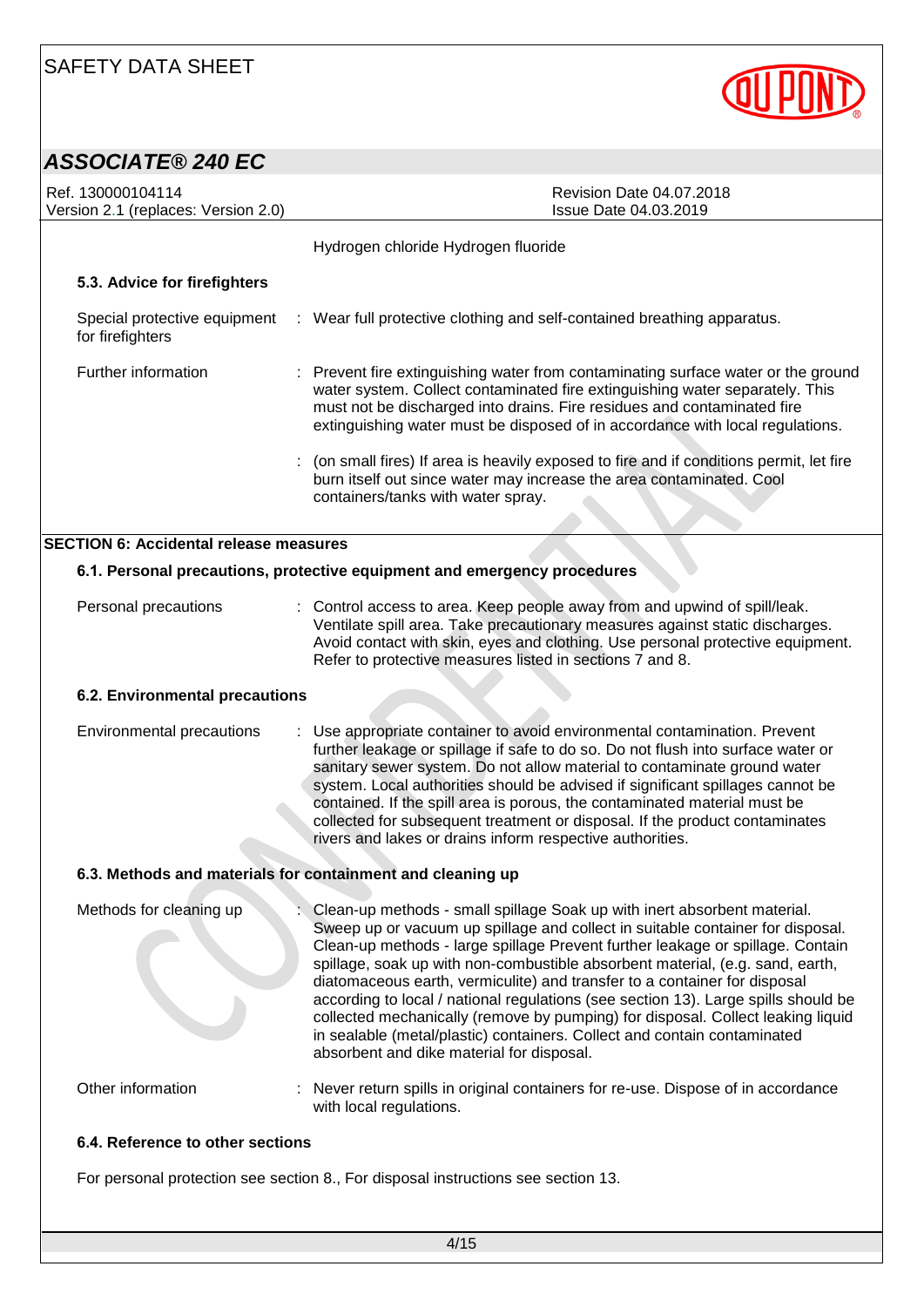

Ref. 130000104114 Ref. 130000104114 Version 2.1 (replaces: Version 2.0) Issue Date 04.03.2019

### **SECTION 7: Handling and storage**

#### **7.1. Precautions for safe handling**

| Advice on safe handling                                           | Use only according to our recommendations. Wear personal protective<br>equipment. For personal protection see section 8. Use only clean equipment.<br>Provide adequate ventilation. Do not breathe vapours or spray mist. When<br>opening containers, avoid breathing vapours that may be emanating. Prepare<br>the working solution as given on the label(s) and/or the user instructions. Use<br>prepared working solution as soon as possible - Do not store. To avoid spills<br>during handling keep bottle on a metal tray. Wash hands before breaks and<br>immediately after handling the product. Remove and wash contaminated<br>clothing before re-use. Never return unused material to storage receptacle.<br>Avoid exceeding the given occupational exposure limits (see section 8). |  |  |  |
|-------------------------------------------------------------------|-------------------------------------------------------------------------------------------------------------------------------------------------------------------------------------------------------------------------------------------------------------------------------------------------------------------------------------------------------------------------------------------------------------------------------------------------------------------------------------------------------------------------------------------------------------------------------------------------------------------------------------------------------------------------------------------------------------------------------------------------------------------------------------------------|--|--|--|
| Advice on protection<br>against fire and explosion                | Keep away from heat and sources of ignition. Take necessary action to avoid<br>static electricity discharge (which might cause ignition of organic vapours). To<br>avoid ignition of vapours by static electricity discharge, all metal parts of the<br>equipment must be grounded.                                                                                                                                                                                                                                                                                                                                                                                                                                                                                                             |  |  |  |
| 7.2. Conditions for safe storage, including any incompatibilities |                                                                                                                                                                                                                                                                                                                                                                                                                                                                                                                                                                                                                                                                                                                                                                                                 |  |  |  |

| Requirements for storage<br>areas and containers | Store in a place accessible by authorized persons only. Store in original<br>container. Keep in properly labelled containers. Keep containers tightly closed<br>in a dry, cool and well-ventilated place. Keep out of the reach of children. Keep<br>away from food, drink and animal feedingstuffs. |
|--------------------------------------------------|------------------------------------------------------------------------------------------------------------------------------------------------------------------------------------------------------------------------------------------------------------------------------------------------------|
| Advice on common storage                         | No special restrictions on storage with other products.                                                                                                                                                                                                                                              |
| Other data                                       | Stable under recommended storage conditions.                                                                                                                                                                                                                                                         |
| 7.3. Specific end use(s)                         |                                                                                                                                                                                                                                                                                                      |

Plant protection products subject to Regulation (EC) No 1107/2009.

#### **SECTION 8: Exposure controls/personal protection**

#### **8.1. Control parameters**

If sub-section is empty then no values are applicable. **Components with workplace control parameters**

| <b>COMPUTERS WILL WOLNDIGGE COMPUTER IN A REPORT</b> |                |               |                    |         |  |  |  |  |  |
|------------------------------------------------------|----------------|---------------|--------------------|---------|--|--|--|--|--|
| <b>Type</b>                                          | Control        | <b>Update</b> | l Regulatory basis | Remarks |  |  |  |  |  |
| Form of exposure                                     | parameters     |               |                    |         |  |  |  |  |  |
|                                                      | (Expressed as) |               |                    |         |  |  |  |  |  |

#### **2-Methylpropan-1-ol (CAS-No. 78-83-1)**

| Time Weighted Average<br>(TWA): | $150 \text{ mg/m}$<br>50 ppm | 1995 | South Africa. Recommended Exposure<br>Limits (RELs) Regulations for Hazardous<br>Chemical Substances, Table 2 |  |
|---------------------------------|------------------------------|------|---------------------------------------------------------------------------------------------------------------|--|
| Short term exposure limit       | 225 mg/m3<br>75 ppm          | 1995 | South Africa. Recommended Exposure<br>Limits (RELs) Regulations for Hazardous<br>Chemical Substances, Table 2 |  |

#### **8.2. Exposure controls**

Eye protection : Safety glasses with side-shields conforming to EN166

5/15

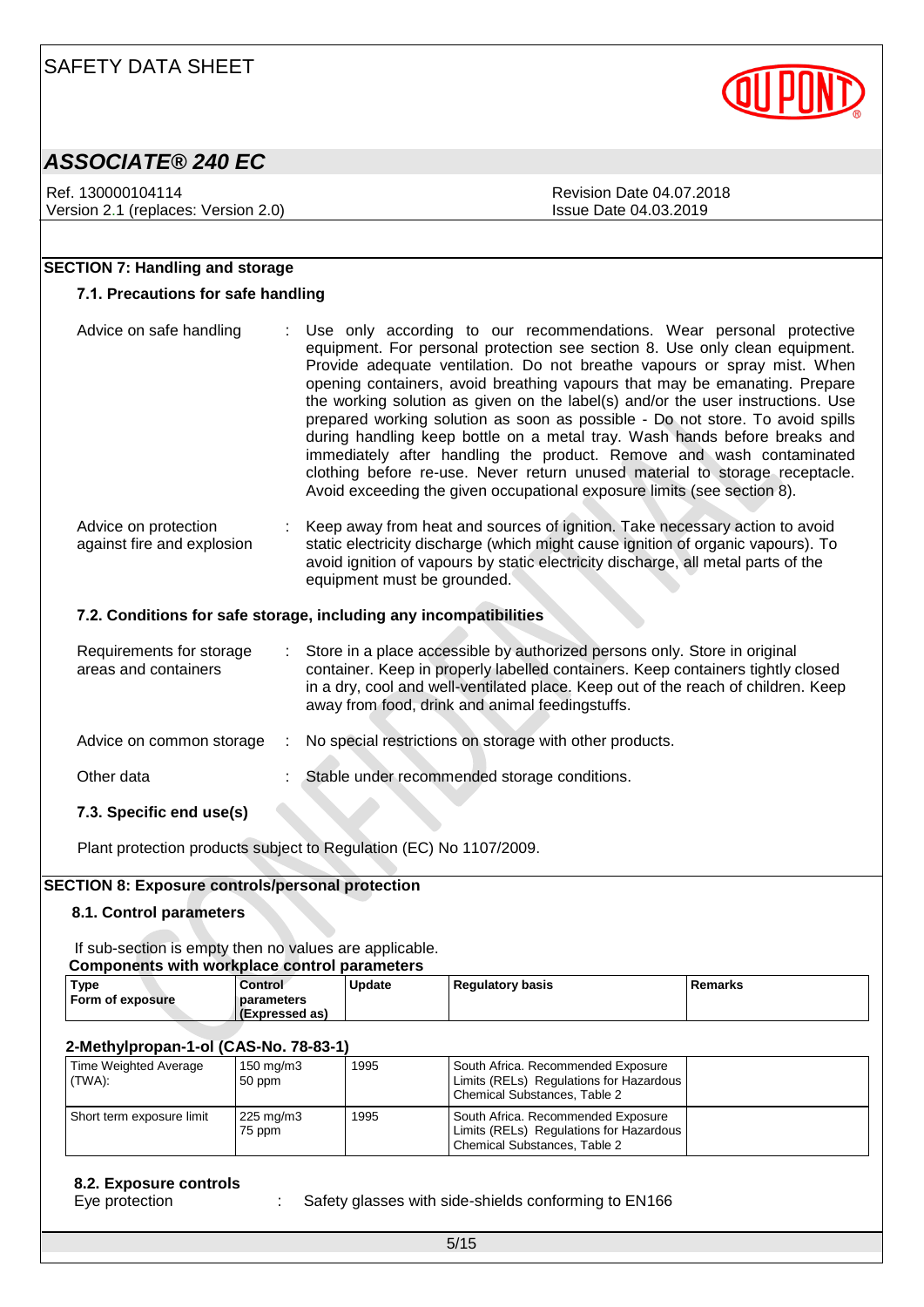



| Ref. 130000104114<br>Version 2.1 (replaces: Version 2.0) | Revision Date 04.07.2018<br>Issue Date 04.03.2019                                                                                                                                                                                                                                                                                                                                                                                                                                                                                                                                                                                                                                                                                                                                                                                                                                                                                                                                                                                                                             |
|----------------------------------------------------------|-------------------------------------------------------------------------------------------------------------------------------------------------------------------------------------------------------------------------------------------------------------------------------------------------------------------------------------------------------------------------------------------------------------------------------------------------------------------------------------------------------------------------------------------------------------------------------------------------------------------------------------------------------------------------------------------------------------------------------------------------------------------------------------------------------------------------------------------------------------------------------------------------------------------------------------------------------------------------------------------------------------------------------------------------------------------------------|
| Hand protection                                          | Material: Nitrile rubber<br>Glove thickness: 0,4 - 0,7 mm<br>Glove length: Gauntlets of 35 cm long or longer.<br>Protection index: Class 6<br>Wearing time: $> 480$ min<br>The selected protective gloves have to satisfy the specifications of EU Directive<br>89/686/EEC and the standard EN 374 derived from it. Please observe the<br>instructions regarding permeability and breakthrough time which are provided by<br>the supplier of the gloves. Also take into consideration the specific local<br>conditions under which the product is used, such as the danger of cuts,<br>abrasion, and the contact time. The suitability for a specific workplace should be<br>discussed with the producers of the protective gloves. Gloves should be<br>discarded and replaced if there is any indication of degradation or chemical<br>breakthrough. Gauntlets shorter than 35 cm long shall be worn under the<br>combination sleeve. Gauntlets of 35 cm long or longer shall be worn over the<br>combination sleeve. Before removing gloves clean them with soap and water. |
| Skin and body protection<br>÷                            | Manufacturing and processing work: Full protective clothing Type 6 (EN 13034)<br>Mixer and loaders must wear: Full protective clothing Type 6 (EN 13034)<br>Rubber apron Nitrile rubber boots (EN 13832-3 / EN ISO 20345).<br>Spray application - outdoor: Tractor / sprayer with hood: No personal body<br>protection normally required.<br>Tractor / sprayer without hood: Low application: Full protective clothing Type 6<br>(EN 13034) Nitrile rubber boots (EN 13832-3 / EN ISO 20345).<br>Middle-height application: Full protective clothing Type 4 (EN 14605) Nitrile<br>rubber boots (EN 13832-3 / EN ISO 20345).<br>Backpack / knapsack sprayer: Full protective clothing Type 4 (EN 14605) Nitrile<br>rubber boots (EN 13832-3 / EN ISO 20345).<br>When exceptional circumstances require an access to the treated area before<br>the end of re-entry periods, wear full protective clothing Type 6 (EN 13034),<br>nitrile rubber gloves class 3 (EN 374) and nitrile rubber boots (EN 13832-3 / EN<br>ISO 20345).                                                |
|                                                          | To optimize the ergonomy it may be recommended to use cotton underwear<br>when wearing some fabrics. Take advice from supplier.<br>Garment materials that are resistant to both water vapour and air will maximise<br>wearing comfort. Materials should be robust to maintain the integrity and barrier<br>in use.<br>The permeation resistance of the fabric must be verified independently of the «<br>type » protection recommended, to ensure an appropriate performance level of<br>the material adequate to the corresponding agent and type of exposure.                                                                                                                                                                                                                                                                                                                                                                                                                                                                                                               |
| Protective measures                                      | The type of protective equipment must be selected according to the<br>concentration and amount of the dangerous substance at the specific<br>workplace. All chemical protective clothing should be visually inspected prior to<br>use. Clothing and gloves should be replaced in case of chemical or physical<br>damage or if contaminated. Only protected handlers may be in the area during<br>application.                                                                                                                                                                                                                                                                                                                                                                                                                                                                                                                                                                                                                                                                 |
| Hygiene measures                                         | Handle in accordance with good industrial hygiene and safety practice. Regular<br>cleaning of equipment, work area and clothing. Keep working clothes<br>separately. Contaminated work clothing should not be allowed out of the<br>workplace. Wash hands and face before breaks and immediately after handling<br>the product. Remove clothing/PPE immediately if material gets inside. For                                                                                                                                                                                                                                                                                                                                                                                                                                                                                                                                                                                                                                                                                  |
|                                                          | C/4E                                                                                                                                                                                                                                                                                                                                                                                                                                                                                                                                                                                                                                                                                                                                                                                                                                                                                                                                                                                                                                                                          |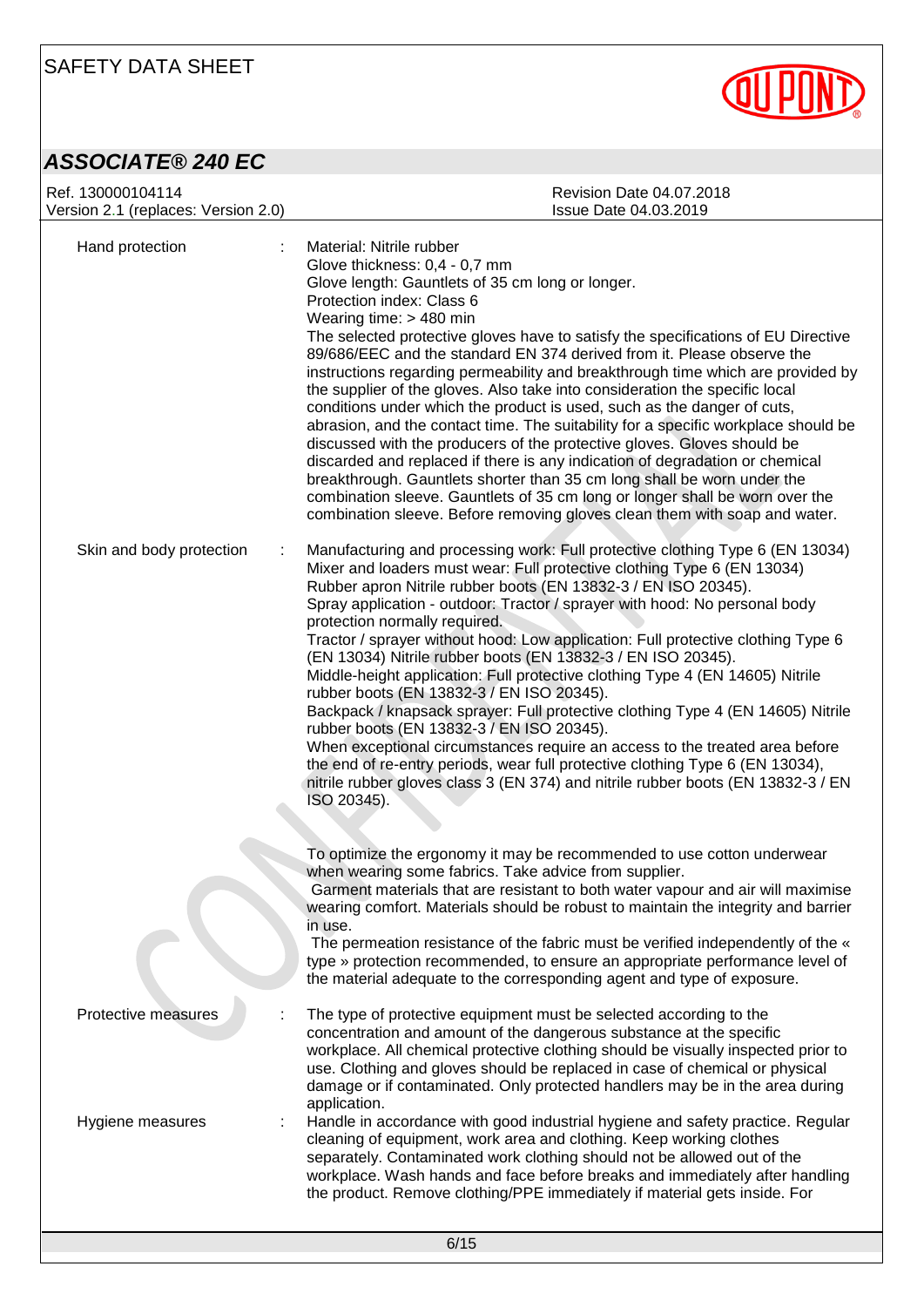

### *ASSOCIATE® 240 EC*

| Ref. 130000104114<br>Version 2.1 (replaces: Version 2.0)   | Revision Date 04.07.2018<br><b>Issue Date 04.03.2019</b>                                                                                                                                                                                                                                                                                                                                                                                                                                                                                                                                                                                                                                                                                                              |  |
|------------------------------------------------------------|-----------------------------------------------------------------------------------------------------------------------------------------------------------------------------------------------------------------------------------------------------------------------------------------------------------------------------------------------------------------------------------------------------------------------------------------------------------------------------------------------------------------------------------------------------------------------------------------------------------------------------------------------------------------------------------------------------------------------------------------------------------------------|--|
| Respiratory protection                                     | environmental protection remove and wash all contaminated protective<br>equipment before re-use. Dispose of rinse water in accordance with local and<br>national regulations.<br>Manufacturing and processing work: Half mask with vapour filter A1 (EN 141)<br>Mixer and loaders must wear: Half mask with vapour filter A1 (EN 141)<br>Spray application - outdoor: Tractor / sprayer with hood: No personal respiratory<br>protective equipment normally required.<br>Tractor / sprayer without hood: Half mask with a particle filter FFP1 (EN149)<br>Backpack / knapsack sprayer: Half mask with a particle filter FFP1 (EN149)<br>Mechanical automatized spray application in closed tunnel: No personal<br>respiratory protective equipment normally required. |  |
| <b>SECTION 9: Physical and chemical properties</b>         |                                                                                                                                                                                                                                                                                                                                                                                                                                                                                                                                                                                                                                                                                                                                                                       |  |
| 9.1. Information on basic physical and chemical properties |                                                                                                                                                                                                                                                                                                                                                                                                                                                                                                                                                                                                                                                                                                                                                                       |  |
| Form                                                       | : liquid                                                                                                                                                                                                                                                                                                                                                                                                                                                                                                                                                                                                                                                                                                                                                              |  |
| Colour                                                     | : light yellow                                                                                                                                                                                                                                                                                                                                                                                                                                                                                                                                                                                                                                                                                                                                                        |  |
| Odour                                                      | : characteristic                                                                                                                                                                                                                                                                                                                                                                                                                                                                                                                                                                                                                                                                                                                                                      |  |
| <b>Odour Threshold</b>                                     | : not determined                                                                                                                                                                                                                                                                                                                                                                                                                                                                                                                                                                                                                                                                                                                                                      |  |
| pH                                                         | : 6,83                                                                                                                                                                                                                                                                                                                                                                                                                                                                                                                                                                                                                                                                                                                                                                |  |
| Melting point/range                                        | : Not applicable                                                                                                                                                                                                                                                                                                                                                                                                                                                                                                                                                                                                                                                                                                                                                      |  |
| Boiling point/boiling range                                | : Not available for this mixture.                                                                                                                                                                                                                                                                                                                                                                                                                                                                                                                                                                                                                                                                                                                                     |  |
| Flash point                                                | : 67,5 $^{\circ}$ C                                                                                                                                                                                                                                                                                                                                                                                                                                                                                                                                                                                                                                                                                                                                                   |  |
| Self-Accelerating decomposition<br>temperature (SADT)      | : no data available                                                                                                                                                                                                                                                                                                                                                                                                                                                                                                                                                                                                                                                                                                                                                   |  |
| Flammability (solid, gas)                                  | : no data available                                                                                                                                                                                                                                                                                                                                                                                                                                                                                                                                                                                                                                                                                                                                                   |  |
| Ignition temperature                                       | : no data available                                                                                                                                                                                                                                                                                                                                                                                                                                                                                                                                                                                                                                                                                                                                                   |  |
| Thermal decomposition                                      | : Not available for this mixture.                                                                                                                                                                                                                                                                                                                                                                                                                                                                                                                                                                                                                                                                                                                                     |  |
| Oxidizing properties                                       | : The product is not oxidizing.                                                                                                                                                                                                                                                                                                                                                                                                                                                                                                                                                                                                                                                                                                                                       |  |
| <b>Explosive properties</b>                                | : Not explosive                                                                                                                                                                                                                                                                                                                                                                                                                                                                                                                                                                                                                                                                                                                                                       |  |
| Lower explosion limit/ Lower<br>flammability limit         | : Not available for this mixture.                                                                                                                                                                                                                                                                                                                                                                                                                                                                                                                                                                                                                                                                                                                                     |  |
| Upper explosion limit/ upper<br>flammability limit         | : Not available for this mixture.                                                                                                                                                                                                                                                                                                                                                                                                                                                                                                                                                                                                                                                                                                                                     |  |
| Vapour pressure                                            | : Not available for this mixture.                                                                                                                                                                                                                                                                                                                                                                                                                                                                                                                                                                                                                                                                                                                                     |  |
| Density                                                    | : $0,995$ g/cm3                                                                                                                                                                                                                                                                                                                                                                                                                                                                                                                                                                                                                                                                                                                                                       |  |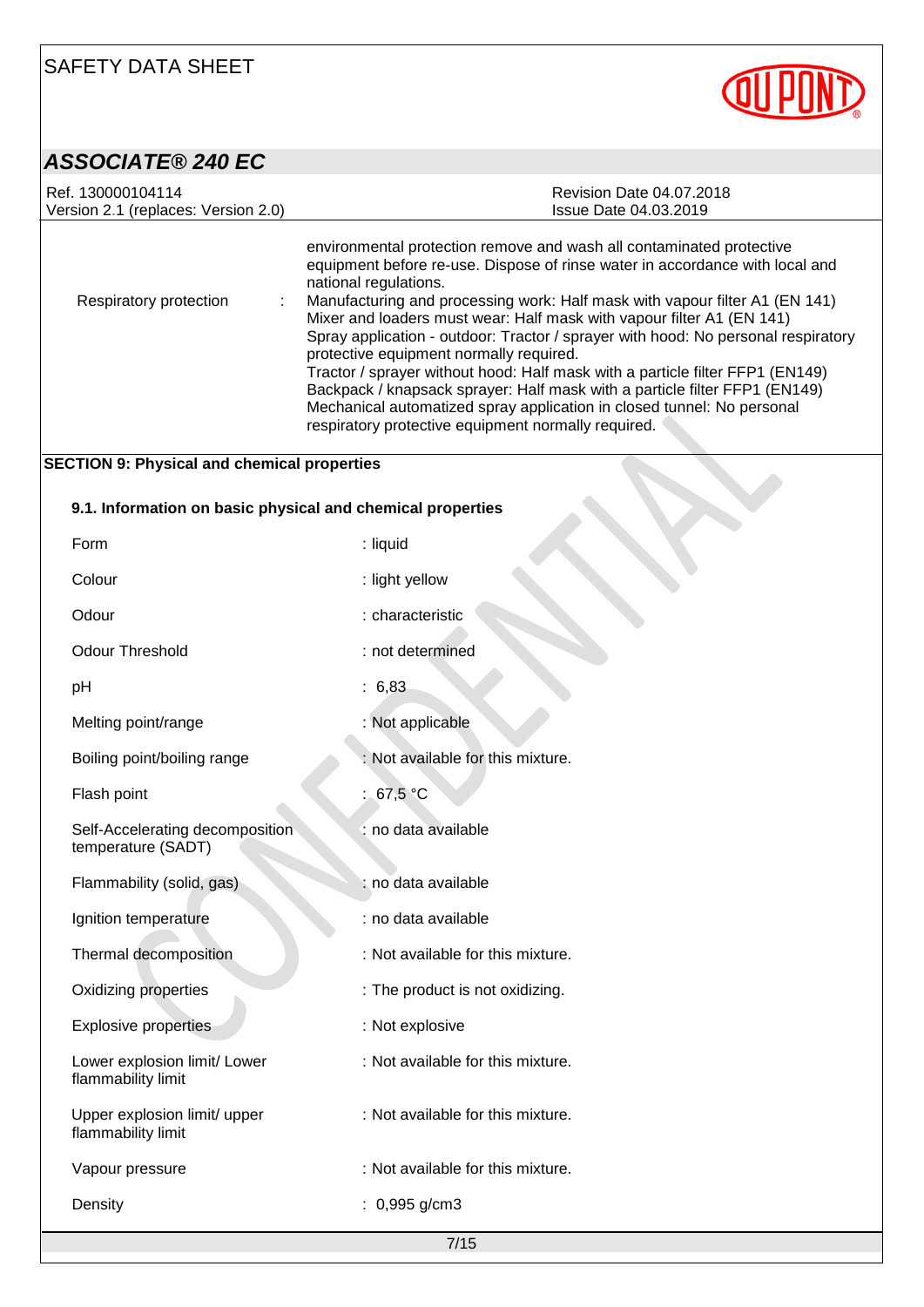

### *ASSOCIATE® 240 EC*

Ref. 130000104114 Version 2.1 (replaces: Version 2.0)

| Revision Date 04.07.2018     |  |
|------------------------------|--|
| <b>Issue Date 04.03.2019</b> |  |

| Relative density                       | : no data available               |
|----------------------------------------|-----------------------------------|
| <b>Bulk density</b>                    | : no data available               |
| Water solubility                       | : emulsifiable                    |
| Partition coefficient: n-octanol/water | : Not applicable                  |
| Auto-ignition temperature              | :320 °C                           |
| Solubility in other solvents           | : no data available               |
| Viscosity, dynamic                     | : no data available               |
| Viscosity, kinematic                   | : $5,22 \text{ mm2/s}$            |
| Relative vapour density                | : Not available for this mixture. |
| Evaporation rate                       | : Not available for this mixture. |
| 9.2. Other information                 |                                   |

No other data to be specially mentioned.

### **SECTION 10: Stability and reactivity 10.1. Reactivity** : No hazards to be specially mentioned. **10.2. Chemical stability** : The product is chemically stable under recommended conditions of storage, use and temperature. **10.3. Possibility of hazardous reactions** : No dangerous reaction known under conditions of normal use. Polymerization will not occur. No decomposition if stored and applied as directed.

# **10.4. Conditions to avoid** : Protect from frost.

| 10.5. Incompatible materials              | No materials to be especially mentioned. |
|-------------------------------------------|------------------------------------------|
| 10.6. Hazardous<br>decomposition products | No materials to be especially mentioned. |

#### **SECTION 11: Toxicological information**

#### **11.1. Information on toxicological effects**

Acute oral toxicity

LD50 / Rat : > 2 000 mg/kg Method: OECD Test Guideline 423 (Data on the product itself) Information source: Internal study report

Acute inhalation toxicity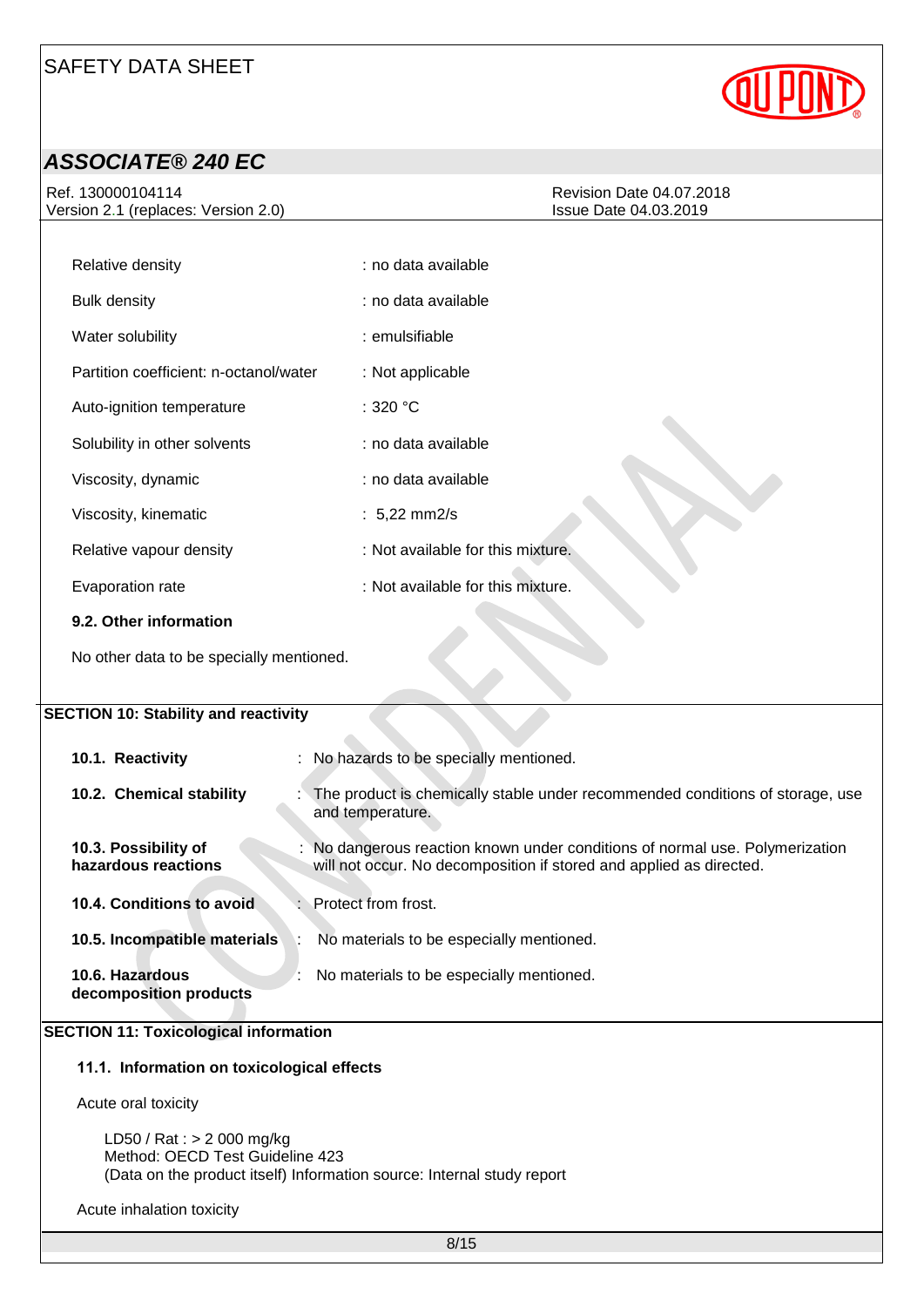

### *ASSOCIATE® 240 EC*

Ref. 130000104114 **Ref. 130000104114** Version 2.1 (replaces: Version 2.0) Issue Date 04.03.2019

 $LC50 / 4 h$  Rat :  $> 5,05$  mg/l Method: OECD Test Guideline 403 (Data on the product itself) Information source: Internal study report

Acute dermal toxicity

LD50 / Rat : > 2 000 mg/kg Method: OECD Test Guideline 402 (Data on the product itself) Information source: Internal study report

Skin irritation

Rat Result: Irritating to skin. Method: OECD Test Guideline 404 (Data on the product itself) Information source: Internal study report

Eye irritation

Rabbit Result: Irritating to eyes. Method: OECD Test Guideline 405 (Data on the product itself) Information source: Internal study report

Respiratory or skin sensitisation

Guinea pig Result: Animal test did not cause sensitization by skin contact. Method: OECD Test Guideline 406 (Data on the product itself) Information source: Internal study report

Repeated dose toxicity

• Proquinazid Oral - feed Rat NOAEL: 30 mg/kg Method: OECD Test Guideline 408 Information source: Internal study report

Oral - feed Rat NOAEL: 100 mg/kg Method: OECD Test Guideline 408 Information source: Internal study report

Oral - feed Rat Reduced body weight gain, Liver effects, Kidney effects, Thyroid effects, Abnormal serum enzyme levels, Organ weight changes, altered hematology, Information source: Data provided by an external source.

Mutagenicity assessment

• Proquinazid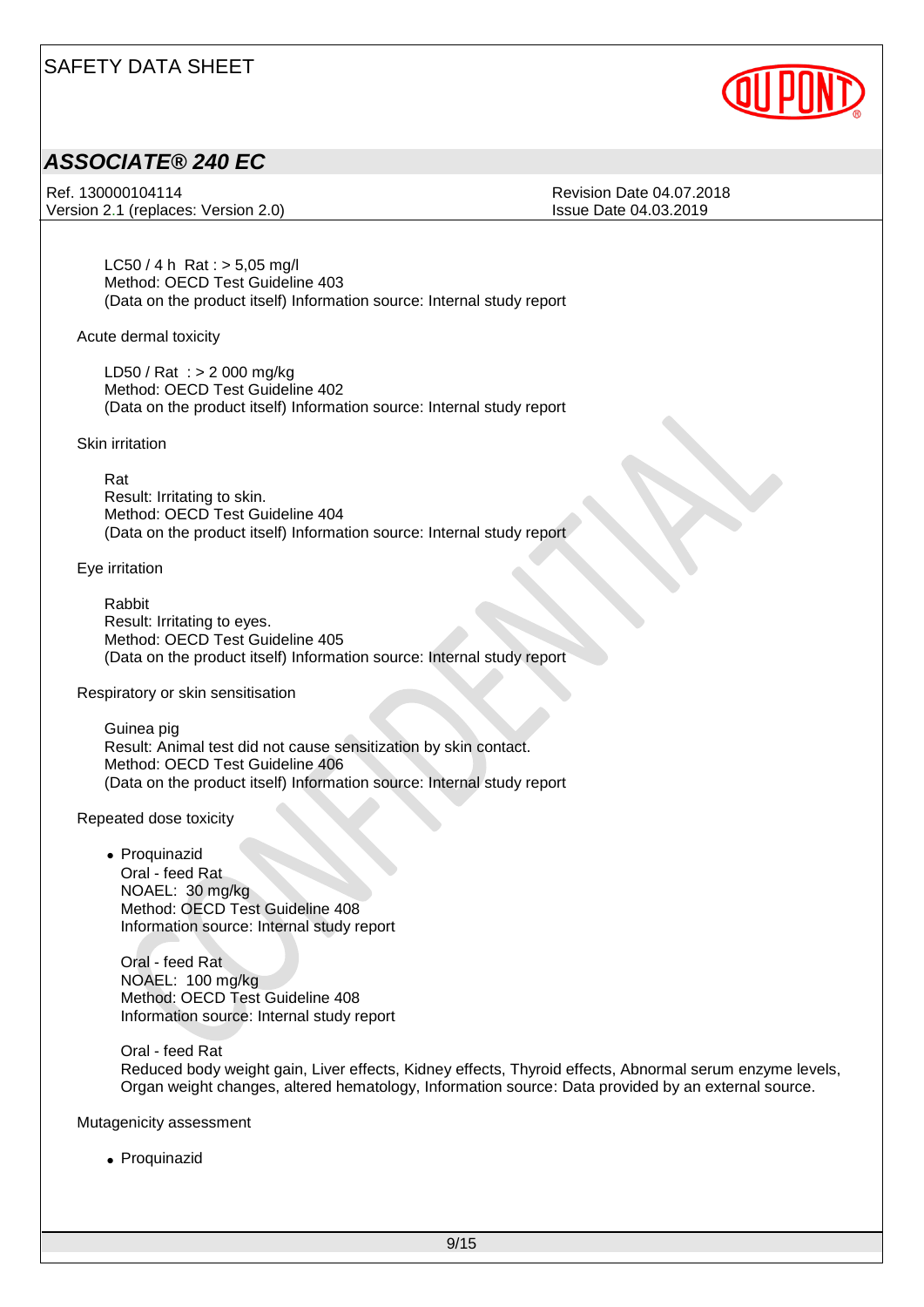

### *ASSOCIATE® 240 EC*

Ref. 130000104114 **Ref. 130000104114** Version 2.1 (replaces: Version 2.0) Issue Date 04.03.2019

Did not show mutagenic effects in animal experiments. Tests on bacterial or mammalian cell cultures did not show mutagenic effects.

• Tetraconazole Did not show mutagenic effects in animal experiments.

Carcinogenicity assessment

- Proquinazid Carcinogenic Category 3 Limited evidence of a carcinogenic effect. Animal experiments showed a statistically significant number of tumours.
- Tetraconazole Did not show carcinogenic effects in animal experiments.

Toxicity to reproduction assessment

- Proquinazid Animal testing did not show any effects on fertility.
- Tetraconazole No toxicity to reproduction

Assessment teratogenicity

- Proquinazid Did not show teratogenic effects in animal experiments.
- Tetraconazole Did not show teratogenic effects in animal experiments.
- STOT single exposure

The substance or mixture is not classified as specific target organ toxicant, single exposure.

STOT - repeated exposure

The substance or mixture is not classified as specific target organ toxicant, repeated exposure.

Aspiration hazard

The mixture does not have properties associated with aspiration hazard potential.

#### **SECTION 12: Ecological information**

#### **12.1. Toxicity**

Toxicity to fish

static test / LC50 / 96 h / Oncorhynchus mykiss (rainbow trout): 6,90 mg/l Method: OECD Test Guideline 203 (Data on the product itself) Information source: Internal study report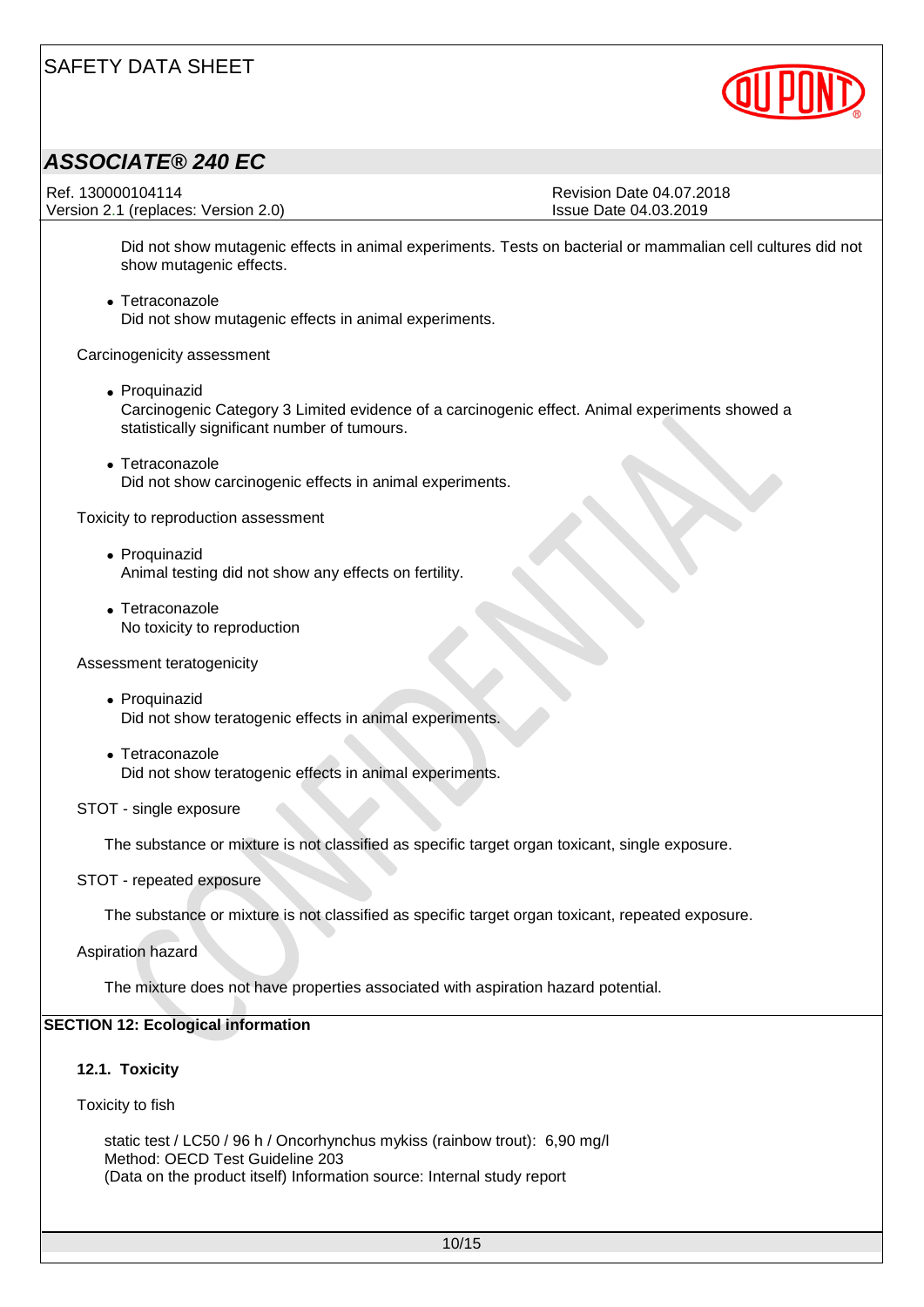

### *ASSOCIATE® 240 EC*

Ref. 130000104114 **Ref. 130000104114** Version 2.1 (replaces: Version 2.0) Issue Date 04.03.2019

Toxicity to aquatic plants

ErC50 / 72 h / Desmodesmus subspicatus (green algae): 1,12 mg/l Method: OECD Test Guideline 201 (Data on the product itself) Information source: Internal study report

Toxicity to aquatic invertebrates

EC50 / 48 h / Daphnia magna (Water flea): 1,70 mg/l Method: OECD Test Guideline 202 (Data on the product itself) Information source: Internal study report

Toxicity to other organisms

LD50 / 48 h / Apis mellifera (bees): 0.509 µg/b Method: OECD Test Guideline 213 Oral (Data on the product itself) Information source: Internal study report

LD50 / 48 h / Apis mellifera (bees): 0.394 µL/b Method: OECD Test Guideline 214 Contact (Data on the product itself) Information source: Internal study report

Chronic toxicity to fish

- Proquinazid Early Life-Stage / NOEC / Oncorhynchus mykiss (rainbow trout): 0,0030 mg/l Method: OECD Test Guideline 210 Information source: Internal study report
- Tetraconazole Early Life-Stage / NOEC / 28 d / Pimephales promelas (fathead minnow): 0,96 mg/l Information source: Data provided by an external source.

Chronic toxicity to aquatic Invertebrates

- Proquinazid NOEC / Daphnia magna (Water flea): 0,0018 mg/l Method: OECD Test Guideline 202 Information source: Internal study report
- Tetraconazole NOEC / 21 d / Daphnia magna (Water flea): 0,19 mg/l Information source: Data provided by an external source.

#### **12.2. Persistence and degradability**

Biodegradability

Not readily biodegradable. Estimation based on data obtained on active ingredient.

#### **12.3. Bioaccumulative potential**

Bioaccumulation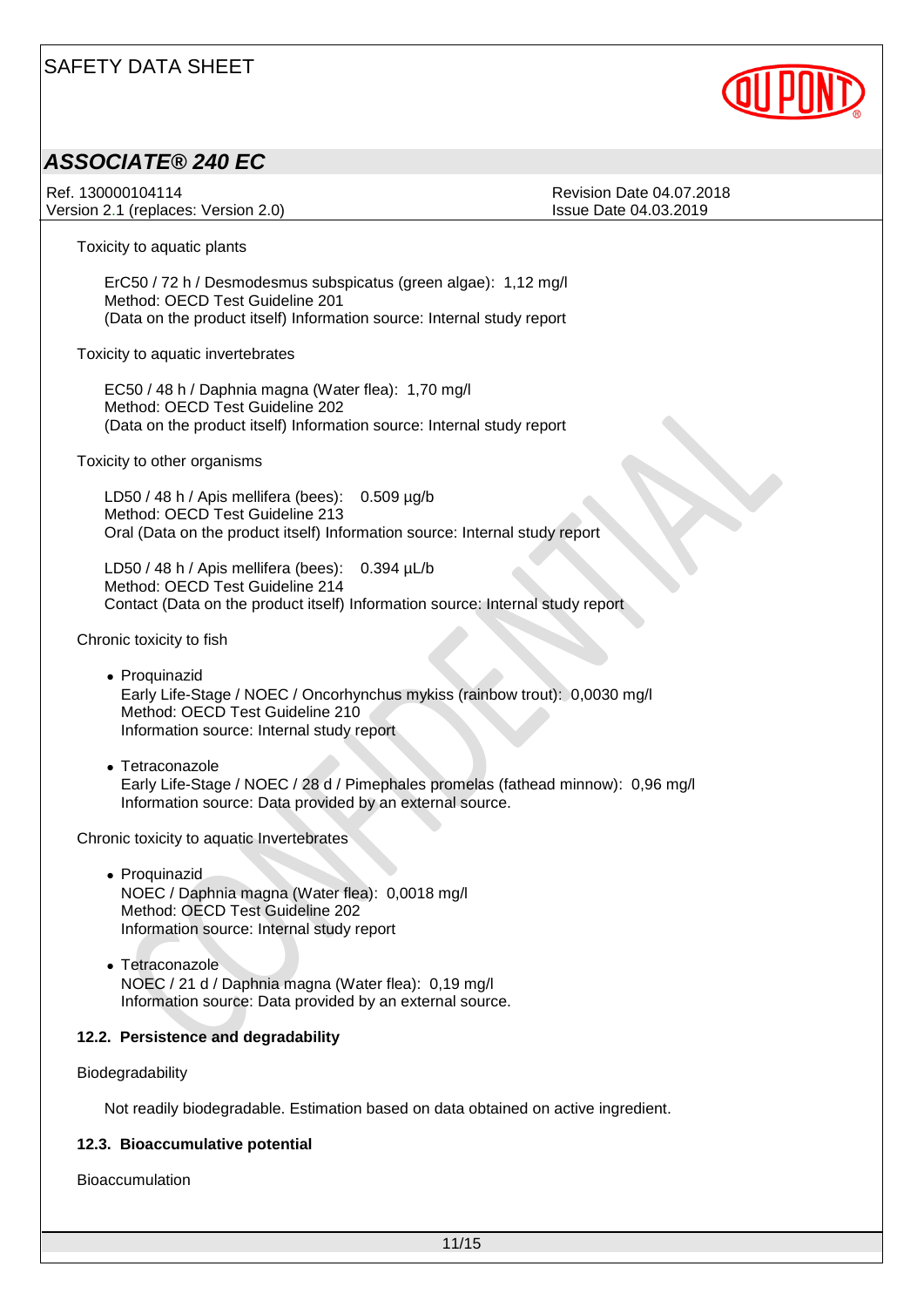

### *ASSOCIATE® 240 EC*

Ref. 130000104114 Revision Date 04.07.2018 Version 2.1 (replaces: Version 2.0) Issue Date 04.03.2019

Does not bioaccumulate. Estimation based on data obtained on active ingredient.

#### **12.4. Mobility in soil**

Mobility in soil

Under actual use conditions the product has a low potential of mobility in soil.

#### **12.5. Results of PBT and vPvB assessment**

PBT and vPvB assessment

This mixture contains no substance considered to be persistent, bioaccumulating and toxic (PBT). / This mixture contains no substance considered to be very persistent and very bioaccumulating (vPvB).

#### **12.6. Other adverse effects**

#### **Additional ecological information**

No other ecological effects to be specially mentioned See product label for additional application instructions relating to environmental precautions.

| Product       |                                          | used container. | : In accordance with local and national regulations. Must be incinerated in a<br>suitable incineration plant holding a permit delivered by the competent<br>authorities. Do not contaminate ponds, waterways or ditches with chemical or |
|---------------|------------------------------------------|-----------------|------------------------------------------------------------------------------------------------------------------------------------------------------------------------------------------------------------------------------------------|
|               | Contaminated packaging                   |                 | Do not re-use empty containers.                                                                                                                                                                                                          |
|               | <b>SECTION 14: Transport information</b> |                 |                                                                                                                                                                                                                                          |
| <b>ADR</b>    |                                          |                 |                                                                                                                                                                                                                                          |
|               | 14.1. UN number:                         |                 | 3082                                                                                                                                                                                                                                     |
|               | 14.2. UN proper shipping name:           |                 | ENVIRONMENTALLY HAZARDOUS SUBSTANCE, LIQUID,<br>N.O.S. (Proquinazid, Tetraconazole)                                                                                                                                                      |
|               | 14.3. Transport hazard class(es):        |                 | 9                                                                                                                                                                                                                                        |
|               | 14.4. Packing group:                     |                 | III                                                                                                                                                                                                                                      |
|               | 14.5. Environmental hazards:             |                 | Environmentally hazardous                                                                                                                                                                                                                |
|               | 14.6. Special precautions for user:      |                 |                                                                                                                                                                                                                                          |
|               | Tunnel restriction code:                 |                 | $(-)$                                                                                                                                                                                                                                    |
| <b>IATA C</b> |                                          |                 |                                                                                                                                                                                                                                          |
|               | 14.1. UN number:                         |                 | 3082                                                                                                                                                                                                                                     |
|               | 14.2. UN proper shipping name:           |                 | Environmentally hazardous substance, liquid, n.o.s. (Proquinazid,<br>Tetraconazole)                                                                                                                                                      |
|               | 14.3. Transport hazard class(es):        |                 | 9                                                                                                                                                                                                                                        |
|               | 14.4. Packing group:                     |                 | Ш                                                                                                                                                                                                                                        |
|               | 14.5. Environmental hazards:             |                 | Environmentally hazardous                                                                                                                                                                                                                |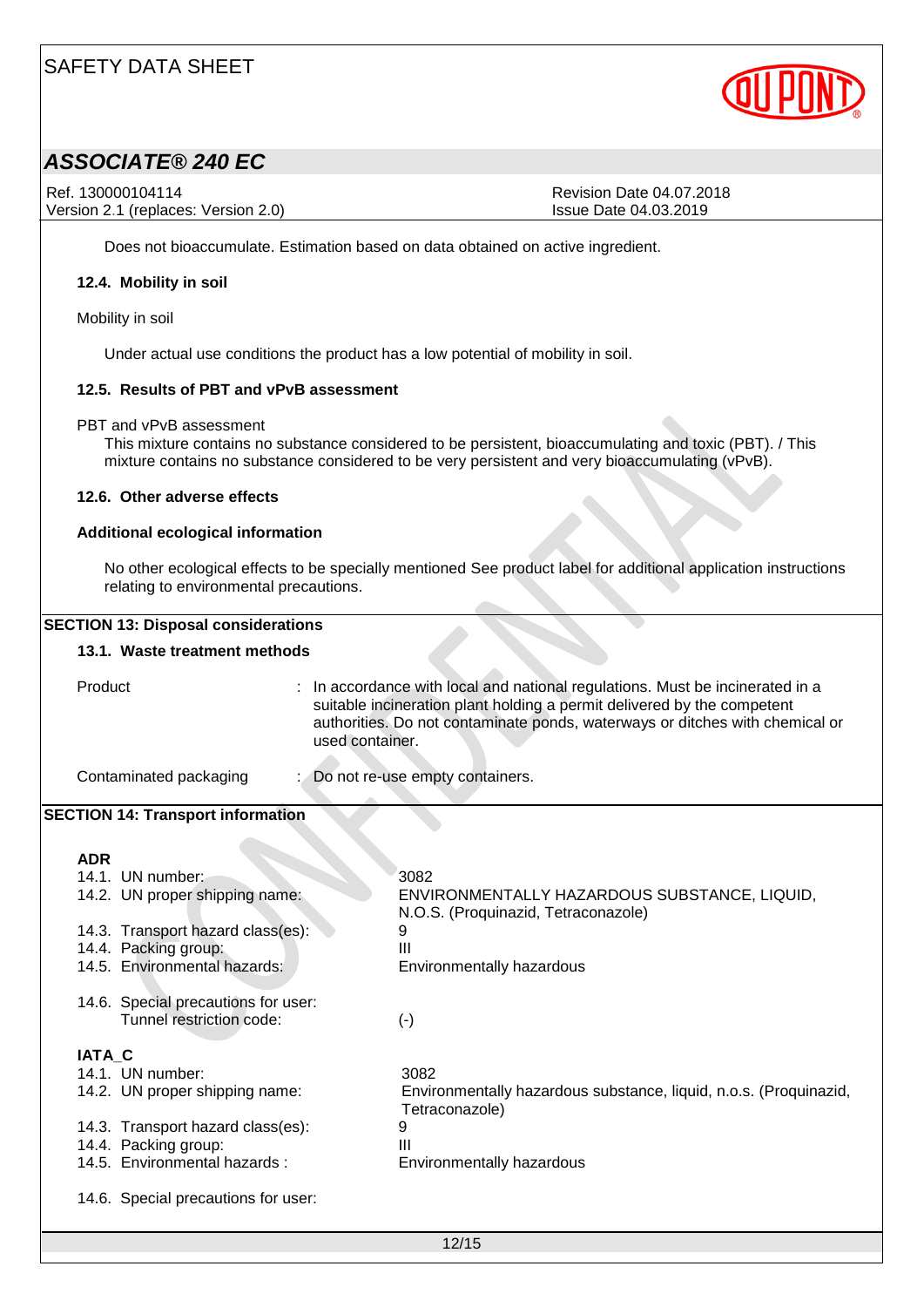

### *ASSOCIATE® 240 EC*

Ref. 130000104114 **Ref. 130000104114** Revision Date 04.07.2018 Version 2.1 (replaces: Version 2.0) Issue Date 04.03.2019

DuPont internal recommendations and transport guidance:ICAO / IATA cargo aircraft only

# **IMDG**

| 14.1. UN number:              | 3082  |
|-------------------------------|-------|
| 14.2 HN proper shipping name: | Envir |

14.3. Transport hazard class(es): 9<br>14.4 Packing group: 9

- 
- 14.4. Packing group:<br>14.5. Environmental hazards: Marine pollutant 14.5. Environmental hazards :

14.2. UN proper shipping name: Environmentally hazardous substance, liquid, n.o.s. (Proquinazid, Tetraconazole)

- 14.6. Special precautions for user: No special precautions required.
- 14.7. Transport in bulk according to Annex II of Marpol and the IBC Code Not applicable

#### **SECTION 15: Regulatory information**

#### **15.1. Safety, health and environmental regulations/legislation specific for the substance or mixture**

#### **Major Accident Hazard Legislation**

Seveso III: Directive 2012/18/EU of the European Parliament and of the Council on the control of major-accident hazards involving dangerous substances. Hazardous to the Aquatic Environment in Category Acute 1 or Chronic 1 Quantity: 100 t, 200 t

#### **Other regulations :**

The product is classified as dangerous in accordance with Regulation (EC) No. 1272/2008.

#### **SECTION 16: Other information**

#### **Text of R-phrases mentioned in Section 3**

| R <sub>10</sub> | Flammable.                                                                                     |
|-----------------|------------------------------------------------------------------------------------------------|
| R20/22          | Harmful by inhalation and if swallowed.                                                        |
| R37/38          | Irritating to respiratory system and skin.                                                     |
| R40             | Limited evidence of a carcinogenic effect.                                                     |
| R41             | Risk of serious damage to eyes.                                                                |
| <b>R50</b>      | Very toxic to aquatic organisms.                                                               |
| R51/53          | Toxic to aquatic organisms, may cause long-term adverse effects in the aquatic<br>environment. |
| R <sub>53</sub> | May cause long-term adverse effects in the aquatic environment.                                |
| R <sub>67</sub> | Vapours may cause drowsiness and dizziness.                                                    |

#### **Full text of H-Statements referred to under section 3.**

| H226 | Flammable liquid and vapour. |
|------|------------------------------|
| H302 | Harmful if swallowed.        |
| H315 | Causes skin irritation.      |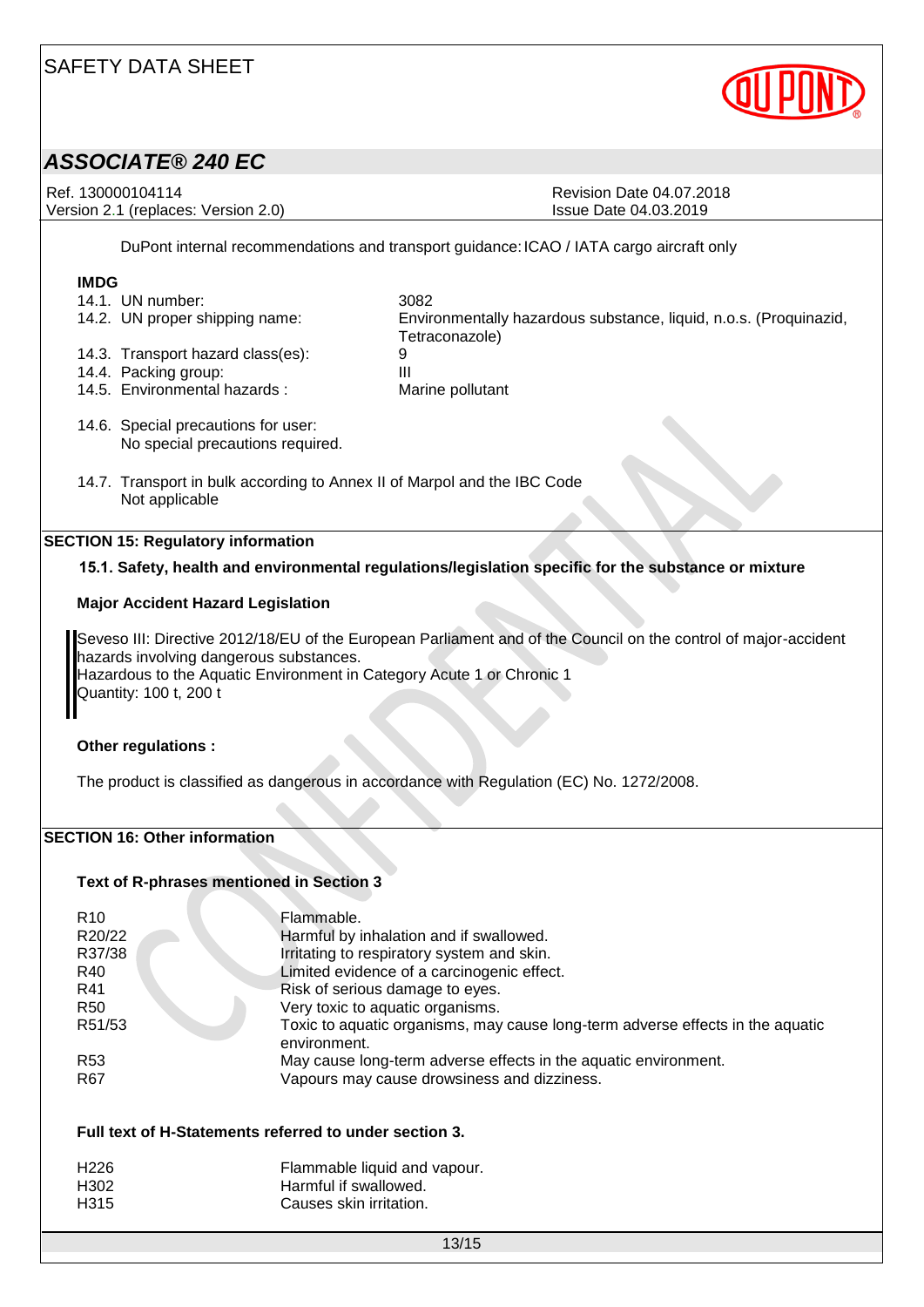

*ASSOCIATE® 240 EC*

| Ref. 130000104114                   | <b>Revision Date 04.07.2018</b>                                                        |
|-------------------------------------|----------------------------------------------------------------------------------------|
| Version 2.1 (replaces: Version 2.0) | Issue Date 04.03.2019                                                                  |
|                                     |                                                                                        |
| H318                                | Causes serious eye damage.                                                             |
| H332                                | Harmful if inhaled.                                                                    |
| H335                                | May cause respiratory irritation.                                                      |
| H336                                | May cause drowsiness or dizziness.                                                     |
| H351                                | Suspected of causing cancer.                                                           |
| H400                                | Very toxic to aquatic life.                                                            |
| H410                                | Very toxic to aquatic life with long lasting effects.                                  |
| H411                                | Toxic to aquatic life with long lasting effects.                                       |
| Other information                   | professional use                                                                       |
| Abbreviations and acronyms          |                                                                                        |
|                                     |                                                                                        |
| <b>ADR</b>                          | European Agreement concerning the International Carriage of Dangerous Goods by<br>Road |
| <b>ATE</b>                          | Acute toxicity estimate                                                                |
| CAS-No.                             | Chemical Abstracts Service number                                                      |
| <b>CLP</b>                          | Classification, Labelling and Packaging                                                |
| EbC <sub>50</sub>                   | Concentration at which 50% reduction of biomass is observed                            |
| <b>EC50</b>                         | Median effective concentration                                                         |
| EN                                  | European Norm                                                                          |
| <b>EPA</b>                          | <b>Environmental Protection Agency</b>                                                 |
| ErC <sub>50</sub>                   | Concentration at which a 50% inhibition of growth rate is observed                     |
| EyC50                               | Concentration at which 50 % inhibition of yield is observed                            |
| IATA_C                              | International Air Transport Association (Cargo)                                        |
| <b>IBC</b>                          | <b>International Bulk Chemical Code</b>                                                |
| <b>ICAO</b>                         | International Civil Aviation Organization                                              |
| <b>ISO</b>                          | International Standard Organization                                                    |
| <b>IMDG</b>                         | <b>International Maritime Dangerous Goods</b>                                          |
| <b>LC50</b>                         | <b>Median Lethal Concentration</b>                                                     |
| LD50                                | <b>Median Lethal Dose</b>                                                              |
| <b>LOEC</b>                         | <b>Lowest Observed Effect Concentration</b>                                            |
| <b>LOEL</b>                         | Lowest observed effect level                                                           |
| <b>MARPOL</b>                       | International Convention for the Prevention of Marine Pollution from Ships             |
| n.o.s.                              | Not Otherwise Specified                                                                |
| <b>NOAEC</b>                        | No Observed Adverse Effect Concentration                                               |
| <b>NOAEL</b>                        | No observed adverse effect level                                                       |
| <b>NOEC</b>                         | No Observed Effect Concentration                                                       |
| <b>NOEL</b>                         | No Observed Effect Level                                                               |
| <b>OECD</b>                         | Organisation for Economic Co-operation and Development                                 |
| <b>OPPTS</b>                        | Office of Prevention, Pesticides and Toxic Substances                                  |
| <b>PBT</b>                          | Persistent, Bioaccumulative and Toxic                                                  |
| <b>STEL</b>                         | Short term exposure limit                                                              |
| <b>TWA</b>                          | Time Weighted Average (TWA):                                                           |
| vPvB                                | very Persistent and very Bioaccumulative                                               |
|                                     |                                                                                        |

#### **Further information**

Before use read DuPont's safety information.

Take notice of the directions of use on the label.

(R) Registered trademark of E.I. du Pont de Nemours and Company

**Note:** The information on components provided in sections 11 and 12 of this safety data sheet may in some cases not align with a legally binding classification on the basis of technical progress and availability of new information.